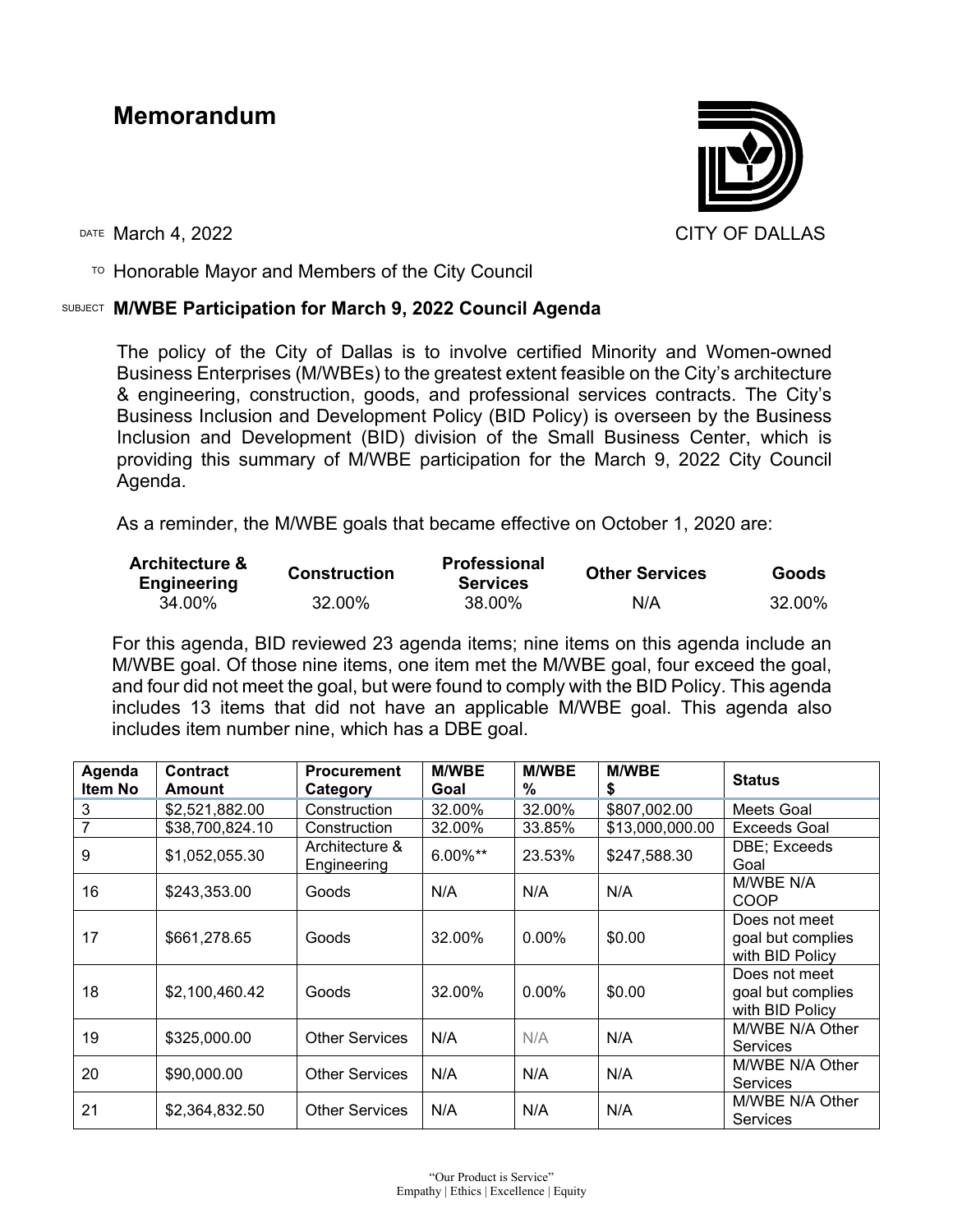#### DATE March 4, 2022

| SUBJECT | M/WBE Participation for March 9, 2022 Council Agenda |
|---------|------------------------------------------------------|
|         |                                                      |

| Agenda<br><b>Item No</b> | <b>Contract</b><br><b>Amount</b> | <b>Procurement</b><br>Category | <b>M/WBE</b><br>Goal | <b>M/WBE</b><br>% | <b>M/WBE</b><br>\$ | <b>Status</b>                                         |
|--------------------------|----------------------------------|--------------------------------|----------------------|-------------------|--------------------|-------------------------------------------------------|
| 22                       | \$421,788.00                     | <b>Other Services</b>          | 23.80%*              | 100.00%           | \$421,788.00       | <b>Exceeds Goal</b>                                   |
| 23                       | \$10,018,381.03                  | <b>Other Services</b>          | N/A                  | N/A               | N/A                | M/WBE N/A Other<br><b>Services</b>                    |
| 24                       | \$8,195,848.58                   | <b>Other Services</b>          | N/A                  | N/A               | N/A                | M/WBE N/A Other<br>Services                           |
| 25                       | \$1,036,713.95                   | <b>Other Services</b>          | N/A                  | N/A               | N/A                | M/WBE N/A Other<br><b>Services</b>                    |
| 26                       | \$2,462,544.00                   | <b>Other Services</b>          | N/A                  | N/A               | N/A                | M/WBE N/A Other<br><b>Services</b>                    |
| 27                       | \$2,751,048.32                   | <b>Other Services</b>          | N/A                  | N/A               | N/A                | M/WBE N/A Other<br><b>Services</b>                    |
| 28                       | \$248,000.00                     | <b>Other Services</b>          | N/A                  | N/A               | N/A                | M/WBE N/A Other<br><b>Services</b>                    |
| 29                       | \$271,918.75                     | <b>Other Services</b>          | N/A                  | N/A               | N/A                | M/WBE N/A Other<br><b>Services</b>                    |
| 31                       | \$500,000.00                     | <b>Other Services</b>          | N/A                  | N/A               | N/A                | M/WBE N/A Other<br><b>Services</b>                    |
| 32                       | \$10,832,000.00                  | <b>Other Services</b>          | N/A                  | 13.83%            | \$1,497,600.00     | M/WBE N/A<br>Includes M/WBE<br>participation          |
| 35                       | \$24,930,109.00                  | Construction                   | 32.00%               | 31.75%            | \$7,915,814.60     | Does not meet<br>goal but complies<br>with BID Policy |
| 36                       | \$2,800,700.00                   | Construction                   | 32.00%               | 19.42%            | \$544,000.00       | Does not meet<br>goal but complies<br>with BID Policy |
| 37                       | \$26,056,477.00                  | Construction                   | 32.00%               | 80.26%            | \$20,911,802.00    | <b>Exceeds Goal</b>                                   |
| 43                       | \$1,488,800.01                   | <b>Other Services</b>          | 23.80%               | 100.00%           | \$1,488,800.01     | <b>Exceeds Goal</b>                                   |

**\*This item reflects the previous BID Policy goal.**

**\*\* This item reflects a Disadvantaged Business Enterprise (DBE) goal.**

#### **The following items do not meet the M/WBE goal, but comply with the BID Policy:**

**Agenda Item No. 17** Authorize a three-year master agreement for the purchase of temporary signs, permanent signposts, and installation hardware for permanent signs to be utilized citywide. The temporary signs, permanent signposts, and installation hardware for permanent signs will be manufactured and delivered by the prime leaving no opportunity for M/WBE participation resulting in 0.00% participation on a 32.00% M/WBE goal.

**Agenda Item No. 18** Authorize the second of three, one-year renewal options, to the master agreement with VetSource Mobility, LLC for ruggedized mobile data computers for the Department of Information and Technology Services. The ruggedized mobile data computers will be shipped directly from the manufacturer resulting in 0.00% participation on a 32.00% M/WBE goal.

**Agenda Item No. 35** Authorize a construction services contract for the installation of water and wastewater mains at seven locations. The prime contractor completed a Good Faith Effort to meet the M/WBE goal resulting in 31.75% participation on a 32.00% goal.